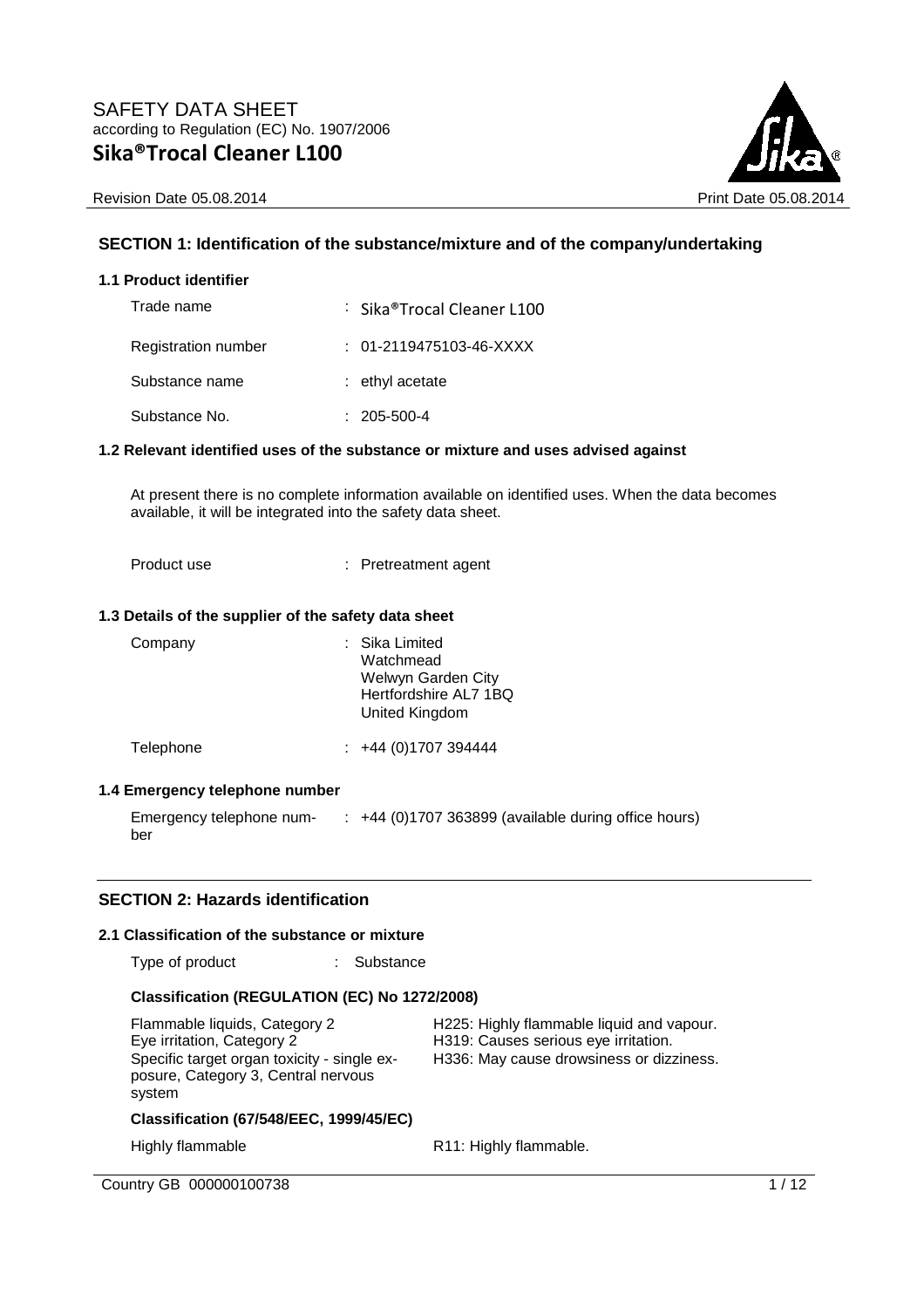



Irritant **Irritant** R36: Irritating to eyes.

R66: Repeated exposure may cause skin dryness or cracking.

R67: Vapours may cause drowsiness and dizziness.

#### **2.2 Label elements**

**Labelling (REGULATION (EC) No 1272/2008)** 

| Hazard pictograms                        |                                               |                                                                                                             |
|------------------------------------------|-----------------------------------------------|-------------------------------------------------------------------------------------------------------------|
| Signal word                              | Danger                                        |                                                                                                             |
| <b>Hazard statements</b>                 | H <sub>225</sub><br>H <sub>3</sub> 19<br>H336 | Highly flammable liquid and vapour.<br>Causes serious eye irritation.<br>May cause drowsiness or dizziness. |
| Supplemental Hazard<br><b>Statements</b> | <b>EUH066</b>                                 | Repeated exposure may cause skin dry-<br>ness or cracking.                                                  |
| Precautionary statements                 | <b>Prevention:</b>                            |                                                                                                             |
|                                          | P <sub>210</sub>                              | Keep away from heat, hot surfaces, sparks,<br>open flames and other ignition sources. No<br>smoking.        |
|                                          | P <sub>233</sub>                              | Keep container tightly closed.                                                                              |
|                                          | P <sub>261</sub>                              | Avoid breathing dust/ fume/ gas/ mist/ va-<br>pours/ spray.                                                 |
|                                          | <b>Response:</b>                              |                                                                                                             |
|                                          | P303 + P361 + P353                            | IF ON SKIN (or hair): Take off immedi-<br>ately all contaminated clothing. Rinse skin<br>with water/shower. |
|                                          | P312                                          | Call a POISON CENTER or doctor/ physi-<br>cian if you feel unwell.                                          |
|                                          | P370 + P378                                   | In case of fire: Use dry sand, dry chemical<br>or alcohol-resistant foam to extinguish.                     |

#### **Additional Labelling:**

The data sheet for medical personnel is available at the here provided emergency address.

#### **2.3 Other hazards**

This substance is not considered to be very persistent nor very bioaccumulating (vPvB). This substance is not considered to be persistent, bioaccumulating nor toxic (PBT).

#### **SECTION 3: Composition/information on ingredients**

## **3.1 Substances**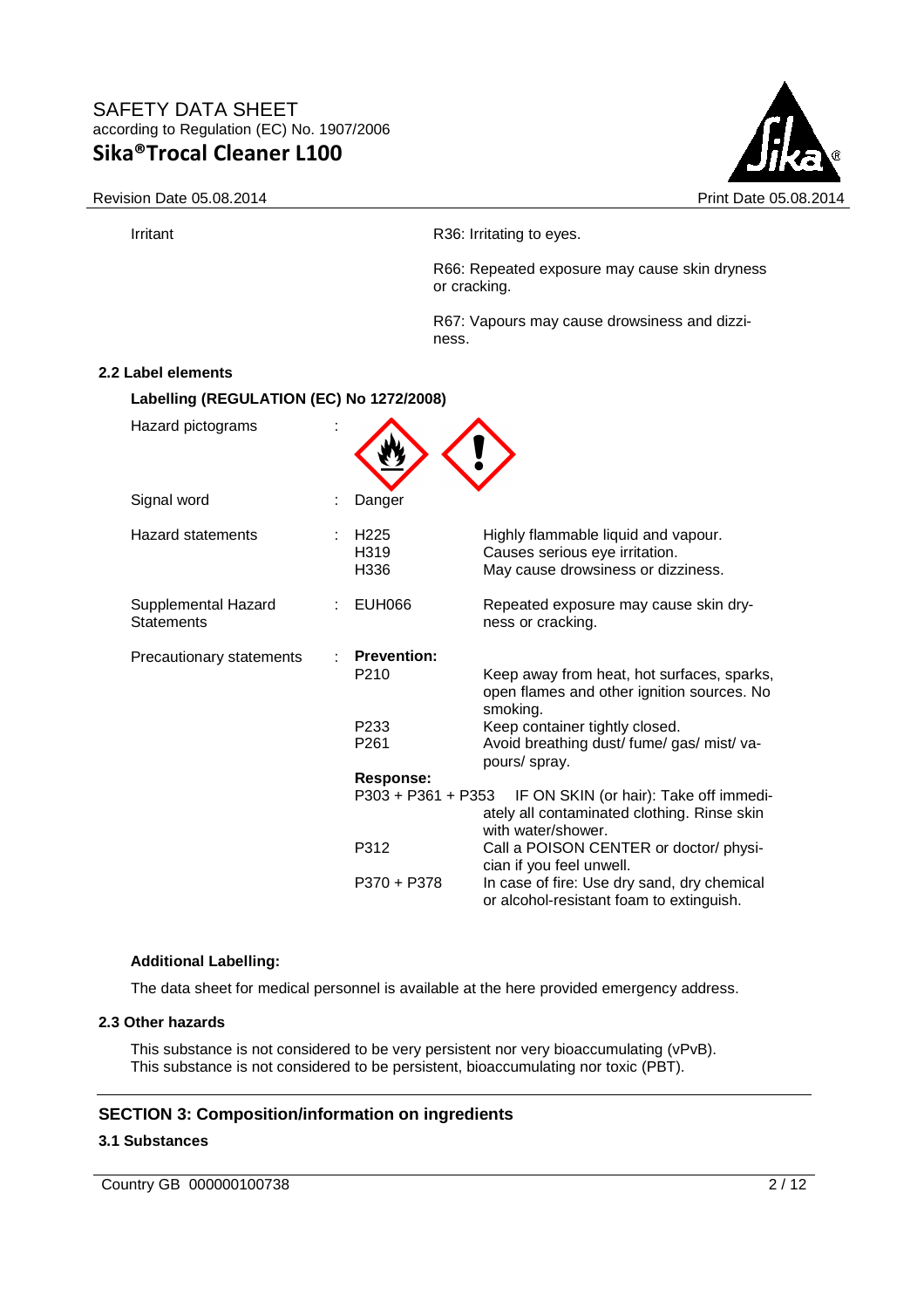

Revision Date 05.08.2014 **Print Date 05.08.2014** 

| <b>Chemical Name</b> | CAS-No.<br>EINECS-No. / ELINCS No.             | Concentration [%] |
|----------------------|------------------------------------------------|-------------------|
| ethyl acetate        | 141-78-6<br>205-500-4<br>01-2119475103-46-XXXX | $>= 50 - 5 = 100$ |

#### **Components according to Detergents Regulation EC 648/2004**

none

#### **SECTION 4: First aid measures**

#### **4.1 Description of first aid measures**

| General advice                                                                 |  | : Move out of dangerous area.<br>Consult a physician.<br>Show this safety data sheet to the doctor in attendance.                                                    |  |  |
|--------------------------------------------------------------------------------|--|----------------------------------------------------------------------------------------------------------------------------------------------------------------------|--|--|
| If inhaled                                                                     |  | : Move to fresh air.<br>Consult a physician after significant exposure.                                                                                              |  |  |
| In case of skin contact                                                        |  | : Take off contaminated clothing and shoes immediately.<br>Wash off with soap and plenty of water.<br>If symptoms persist, call a physician.                         |  |  |
| In case of eye contact                                                         |  | : Immediately flush eye(s) with plenty of water.<br>Remove contact lenses.<br>Keep eye wide open while rinsing.<br>If eye irritation persists, consult a specialist. |  |  |
| If swallowed                                                                   |  | : Clean mouth with water and drink afterwards plenty of water.<br>Do not give milk or alcoholic beverages.<br>Never give anything by mouth to an unconscious person. |  |  |
|                                                                                |  | 4.2 Most important symptoms and effects, both acute and delayed                                                                                                      |  |  |
| Symptoms                                                                       |  | : Excessive lachrymation<br>Erythema<br>Loss of balance<br>Vertigo<br>See Section 11 for more detailed information on health effects<br>and symptoms.                |  |  |
| <b>Risks</b>                                                                   |  | : irritant effects                                                                                                                                                   |  |  |
| 4.3 Indication of any immediate medical attention and special treatment needed |  |                                                                                                                                                                      |  |  |
| Treatment                                                                      |  | : Treat symptomatically.                                                                                                                                             |  |  |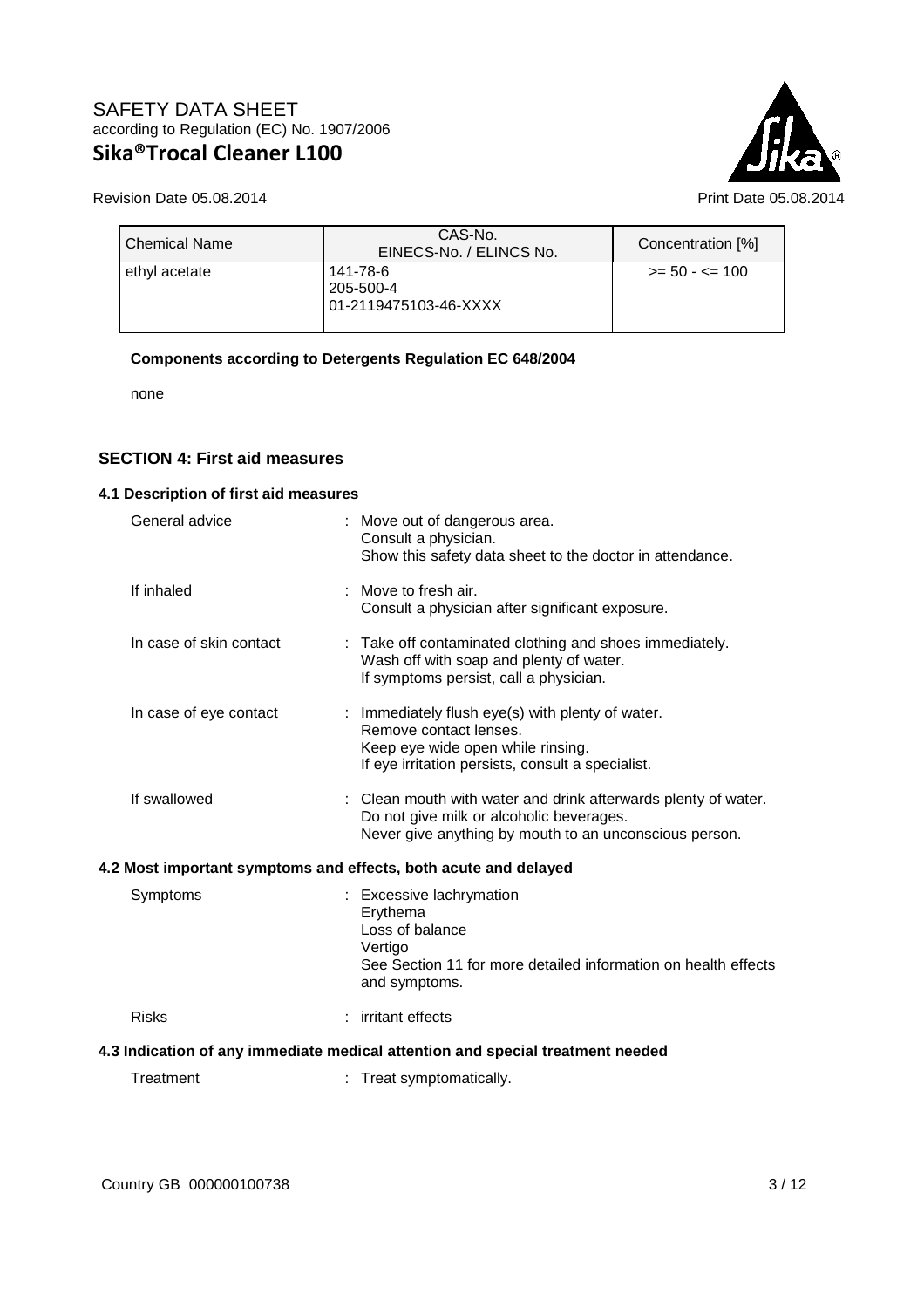



## **SECTION 5: Firefighting measures**

#### **5.1 Extinguishing media**

| Suitable extinguishing media                              | : Alcohol-resistant foam, Carbon dioxide (CO2), Dry chemical                                  |
|-----------------------------------------------------------|-----------------------------------------------------------------------------------------------|
| Unsuitable extinguishing<br>media                         | : Water, High volume water jet                                                                |
| 5.2 Special hazards arising from the substance or mixture |                                                                                               |
| Specific hazards during fire-<br>fighting                 | : Do not use a solid water stream as it may scatter and spread<br>fire.                       |
| ucts                                                      | Hazardous combustion prod- : No hazardous combustion products are known                       |
| 5.3 Advice for firefighters                               |                                                                                               |
| for firefighters                                          | Special protective equipment : In the event of fire, wear self-contained breathing apparatus. |
| Further information                                       | : Use water spray to cool unopened containers.                                                |

## **SECTION 6: Accidental release measures**

#### **6.1 Personal precautions, protective equipment and emergency procedures**

| Personal precautions          | : Use personal protective equipment.<br>Remove all sources of ignition.<br>Deny access to unprotected persons.                      |
|-------------------------------|-------------------------------------------------------------------------------------------------------------------------------------|
|                               | Beware of vapours accumulating to form explosive concentra-<br>tions. Vapours can accumulate in low areas.                          |
| 6.2 Environmental precautions |                                                                                                                                     |
| Environmental precautions     | : Prevent product from entering drains.<br>If the product contaminates rivers and lakes or drains inform<br>respective authorities. |

#### **6.3 Methods and materials for containment and cleaning up**

| Methods for cleaning up | : Contain spillage, and then collect with non-combustible ab-    |
|-------------------------|------------------------------------------------------------------|
|                         | sorbent material, (e.g. sand, earth, diatomaceous earth, ver-    |
|                         | miculite) and place in container for disposal according to local |
|                         | / national regulations (see section 13).                         |

#### **6.4 Reference to other sections**

For personal protection see section 8.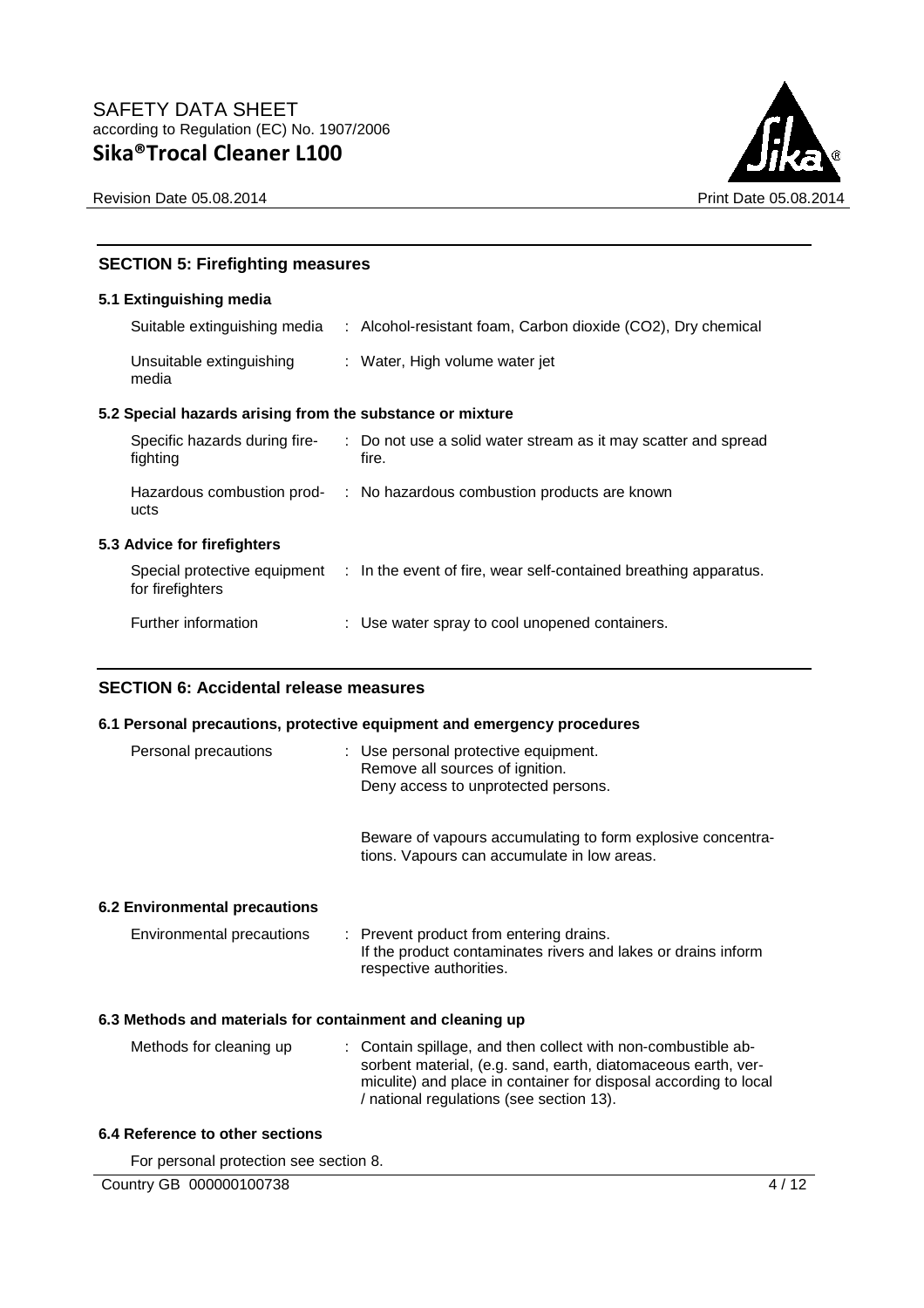Revision Date 05.08.2014 **Print Date 05.08.2014** 



## **SECTION 7: Handling and storage**

| 7.1 Precautions for safe handling                                |    |                                                                                                                                                                                                                                                                                                                                                                                                                                                                                                                                                                                                        |
|------------------------------------------------------------------|----|--------------------------------------------------------------------------------------------------------------------------------------------------------------------------------------------------------------------------------------------------------------------------------------------------------------------------------------------------------------------------------------------------------------------------------------------------------------------------------------------------------------------------------------------------------------------------------------------------------|
| Advice on safe handling                                          | ÷. | Do not breathe vapours or spray mist. Avoid exceeding of the<br>given occupational exposure limits (see section 8). Do not get<br>in eyes, on skin, or on clothing. For personal protection see<br>section 8. Smoking, eating and drinking should be prohibited<br>in the application area. Take precautionary measures against<br>static discharge. Open drum carefully as content may be un-<br>der pressure. Take necessary action to avoid static electricity<br>discharge (which might cause ignition of organic vapours).<br>Follow standard hygiene measures when handling chemical<br>products |
| Advice on protection against<br>fire and explosion               |    | : Use explosion-proof equipment. Keep away from heat, hot<br>surfaces, sparks, open flames and other ignition sources. No<br>smoking. Take precautionary measures against electrostatic<br>discharges.                                                                                                                                                                                                                                                                                                                                                                                                 |
| Hygiene measures                                                 |    | : Handle in accordance with good industrial hygiene and safety<br>practice. When using do not eat or drink. When using do not<br>smoke. Wash hands before breaks and at the end of workday.                                                                                                                                                                                                                                                                                                                                                                                                            |
| 7.2 Conditions for safe storage, including any incompatibilities |    |                                                                                                                                                                                                                                                                                                                                                                                                                                                                                                                                                                                                        |
| Requirements for storage<br>areas and containers                 |    | : Store in cool place. Containers which are opened must be<br>carefully resealed and kept upright to prevent leakage. Store<br>in accordance with local regulations.                                                                                                                                                                                                                                                                                                                                                                                                                                   |
| Other data                                                       |    | : No decomposition if stored and applied as directed.                                                                                                                                                                                                                                                                                                                                                                                                                                                                                                                                                  |
| 7.3 Specific end use(s)                                          |    |                                                                                                                                                                                                                                                                                                                                                                                                                                                                                                                                                                                                        |
| Specific use(s)                                                  |    | : No data available                                                                                                                                                                                                                                                                                                                                                                                                                                                                                                                                                                                    |

## **SECTION 8: Exposure controls/personal protection**

## **8.1 Control parameters**

## **Components with workplace control parameters**

| Components    | CAS-No.  | Value      | Control parame-<br>ters | Basis *             |
|---------------|----------|------------|-------------------------|---------------------|
| ethyl acetate | 141-78-6 | <b>TWA</b> | $200$ ppm               | GB EH40             |
| H             |          | STEL       | $400$ ppm               | GB EH <sub>40</sub> |

## **8.2 Exposure controls**

Country GB 000000100738 5/12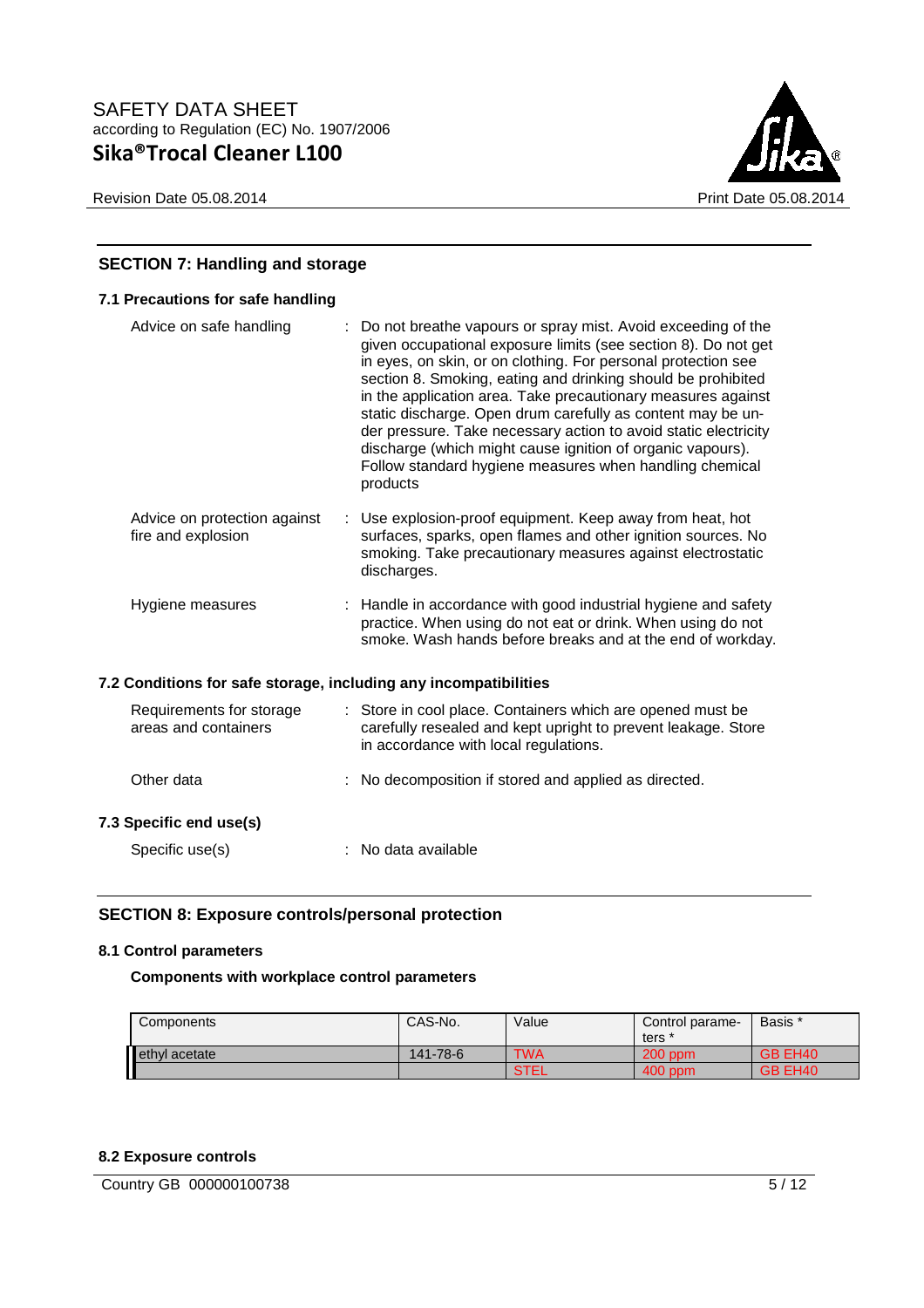Revision Date 05.08.2014 Print Date 05.08.2014



| Personal protective equipment |                                                                                                                                                                                                                                                                                                                                                                                                                                                                                                                                                                                                                                                                  |
|-------------------------------|------------------------------------------------------------------------------------------------------------------------------------------------------------------------------------------------------------------------------------------------------------------------------------------------------------------------------------------------------------------------------------------------------------------------------------------------------------------------------------------------------------------------------------------------------------------------------------------------------------------------------------------------------------------|
| Eye protection                | : Safety glasses with side-shields<br>Eye wash bottle with pure water                                                                                                                                                                                                                                                                                                                                                                                                                                                                                                                                                                                            |
| Hand protection               | : Chemical-resistant, impervious gloves complying with an ap-<br>proved standard must be worn at all times when handling<br>chemical products. Reference number EN 374. Follow manu-<br>facturer specifications.                                                                                                                                                                                                                                                                                                                                                                                                                                                 |
|                               | Suitable for short time use or protection against splashes:<br>Butyl rubber/nitrile rubber gloves (0,4 mm),<br>Contaminated gloves should be removed.<br>Suitable for permanent exposure:<br>Viton gloves (0.4 mm),<br>breakthrough time > 30 min.                                                                                                                                                                                                                                                                                                                                                                                                               |
| Skin and body protection      | : Protective clothing (e.g. Safety shoes acc. to EN ISO 20345,<br>long-sleeved working clothing, long trousers). Rubber aprons<br>and protective boots are additionaly recommended for mixing<br>and stirring work.                                                                                                                                                                                                                                                                                                                                                                                                                                              |
| Respiratory protection        | : Respirator selection must be based on known or anticipated<br>exposure levels, the hazards of the product and the safe work-<br>ing limits of the selected respirator.<br>organic vapor filter (Type A)<br>A1: < 1000 ppm; A2: < 5000 ppm; A3: < 10000 ppm<br>Ensure adequate ventilation. This can be achieved by local<br>exhaust extraction or by general ventilation. (EN 689 - Meth-<br>ods for determining inhalation exposure). This applies in par-<br>ticular to the mixing / stirring area. In case this is not sufficent<br>to keep the concentrations under the occupational exposure<br>limits then respiration protection measures must be used. |

## **Environmental exposure controls**

| General advice | : Prevent product from entering drains.<br>If the product contaminates rivers and lakes or drains inform<br>respective authorities. |
|----------------|-------------------------------------------------------------------------------------------------------------------------------------|
|                |                                                                                                                                     |

## **SECTION 9: Physical and chemical properties**

## **9.1 Information on basic physical and chemical properties**

| Appearance |  | $:$ liquid     |
|------------|--|----------------|
| Colour     |  | $:$ colourless |

Country GB 000000100738 6/12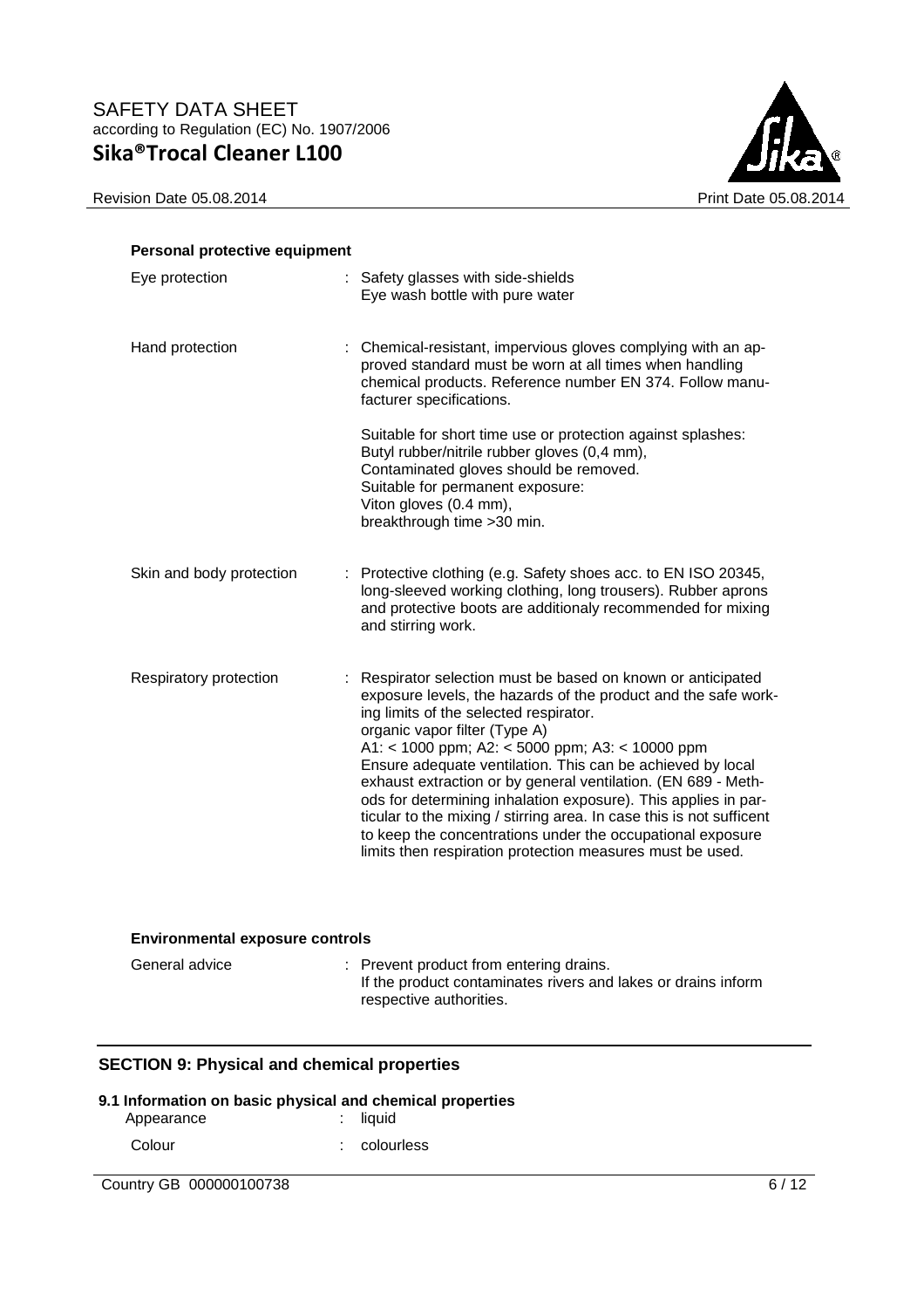#### Revision Date 05.08.2014 **Print Date 05.08.2014**



| Odour                                      | ÷  | like fruit                        |
|--------------------------------------------|----|-----------------------------------|
| Odour Threshold                            |    | No data available                 |
| Flash point                                |    | -4 °C                             |
| Ignition temperature                       |    | No data available                 |
| Lower explosion limit                      | t. | $2\%$ (V)                         |
| Upper explosion limit                      | ÷. | 11,5 %(V)                         |
| Flammability (solid, gas)                  | ÷. | No data available                 |
| Oxidizing properties                       | t. | No data available                 |
| Auto-ignition temperature                  | t  | No data available                 |
| рH                                         |    | No data available                 |
| Melting point/range / Freez-<br>ing point  | t. | No data available                 |
| Boiling point/boiling range                | ÷  | ca. 77 °C                         |
| Vapour pressure                            |    | ca.9,9915 hPa<br>at $20 °C$       |
| Density                                    |    | ca.0,9 g/cm3<br>at 20 $\degree$ C |
| Water solubility                           | ÷  | Note: insoluble                   |
| Partition coefficient: n-<br>octanol/water | t. | No data available                 |
| Viscosity, dynamic                         |    | ca.44 mPa.s<br>at $20 °C$         |
| Viscosity, kinematic                       |    | > 7 mm2/s<br>at 40 °C             |
| Relative vapour density                    | ÷  | No data available                 |
| Evaporation rate                           | t. | No data available                 |
| 9.2 Other information                      |    |                                   |

No data available

# **SECTION 10: Stability and reactivity**

#### **10.1 Reactivity**

No dangerous reaction known under conditions of normal use.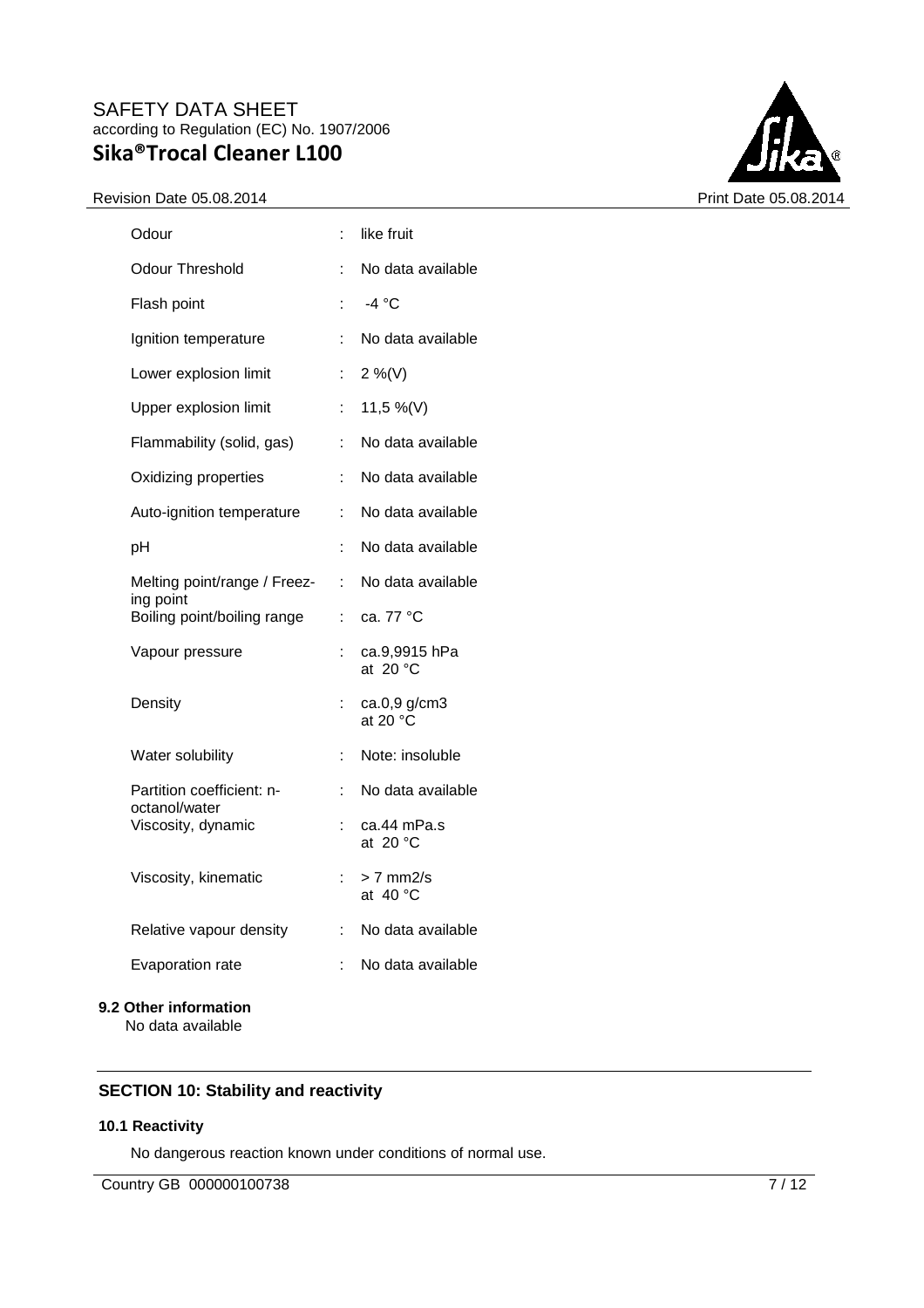

Revision Date 05.08.2014 **Print Date 05.08.2014** Print Date 05.08.2014

#### **10.2 Chemical stability**

The product is chemically stable.

## **10.3 Possibility of hazardous reactions**

| Hazardous reactions | Stable under recommended storage conditions. |
|---------------------|----------------------------------------------|
|---------------------|----------------------------------------------|

Vapours may form explosive mixture with air.

#### **10.4 Conditions to avoid**

| Conditions to avoid | : Heat, flames and sparks. |
|---------------------|----------------------------|
|---------------------|----------------------------|

#### **10.5 Incompatible materials**

| No data available |
|-------------------|
|                   |

**10.6 Hazardous decomposition products** 

## **SECTION 11: Toxicological information**

#### **11.1 Information on toxicological effects**

## **Acute toxicity**

## **Components:**

| ethyl acetate :       |                                    |
|-----------------------|------------------------------------|
| Acute oral toxicity   | LD50 Oral rat $>$ 5.000 mg/kg      |
| Acute dermal toxicity | LD50 Dermal rabbit $>$ 5.000 mg/kg |

# **Skin corrosion/irritation**

#### **Product**

Repeated exposure may cause skin dryness or cracking.

#### **Serious eye damage/eye irritation**

## **Product**

Causes serious eye irritation.

#### **Respiratory or skin sensitisation**

## **Product**

No data available

## **Germ cell mutagenicity**

#### **Product**

Mutagenicity : No data available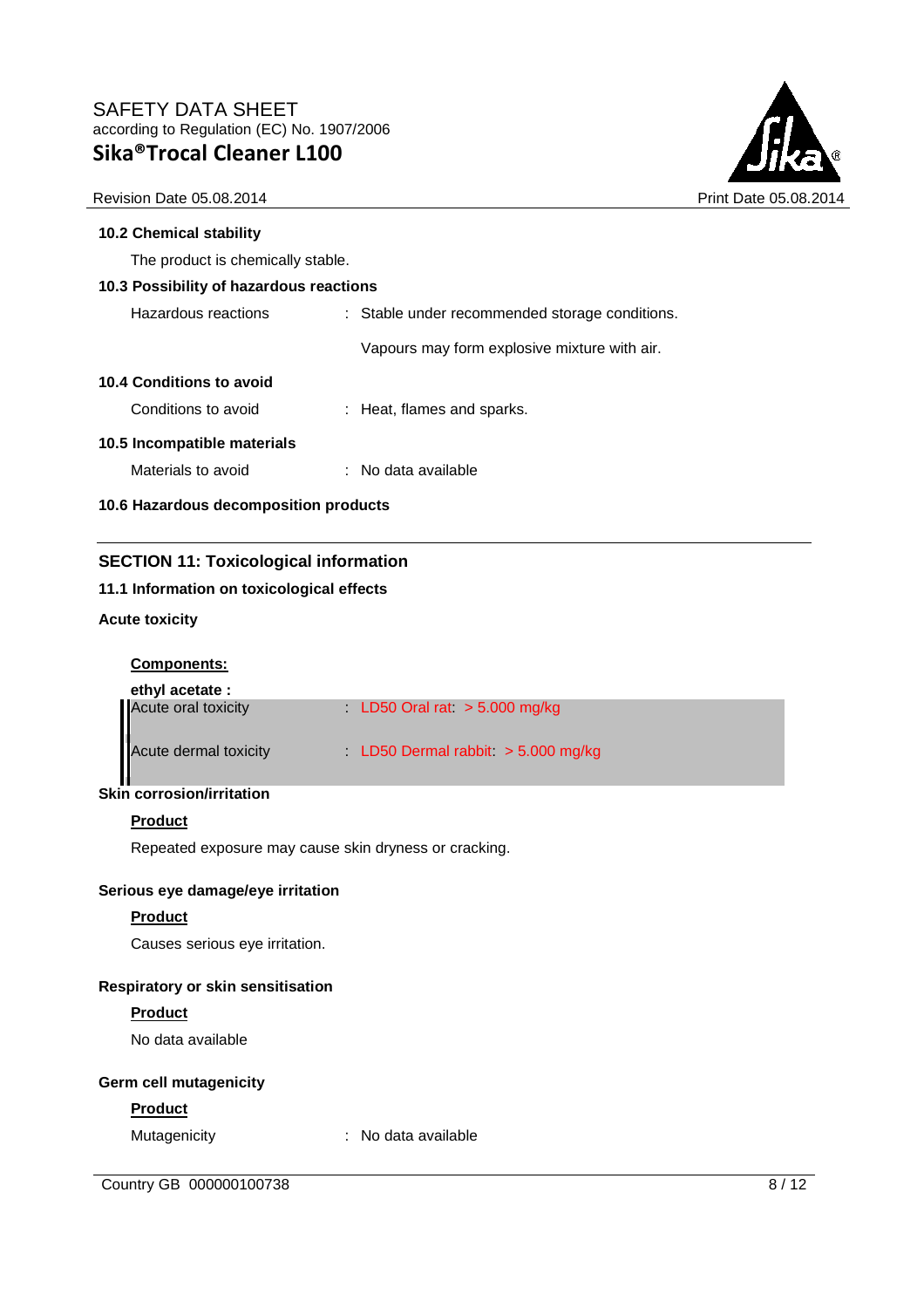Revision Date 05.08.2014 **Print Date 05.08.2014** Print Date 05.08.2014



| Carcinogenicity                                  |                       |
|--------------------------------------------------|-----------------------|
| <b>Product</b>                                   |                       |
| Carcinogenicity                                  | : No data available   |
| <b>Reproductive Toxicity/Fertility</b>           |                       |
| Reproductive toxicity                            | $:$ No data available |
| No data available                                |                       |
| Reproductive Toxicity/Development/Teratogenicity |                       |
| Teratogenicity                                   | : No data available   |
| No data available                                |                       |
| <b>STOT - single exposure</b>                    |                       |
| No data available                                |                       |
| <b>STOT - repeated exposure</b>                  |                       |
| No data available                                |                       |
| <b>Aspiration toxicity</b>                       |                       |
| No data available                                |                       |

## **SECTION 12: Ecological information**

#### **12.1 Toxicity**

No data available

#### **12.2 Persistence and degradability**

This product does not contain any tensides according to the definition in the EU Detergents Regulation (EU/648/2004))

#### **12.3 Bioaccumulative potential**

No data available

#### **12.4 Mobility in soil**

No data available

#### **12.5 Results of PBT and vPvB assessment**

#### **Product:**

Assessment : This substance/mixture contains no components considered to be either persistent, bioaccumulative and toxic (PBT), or very persistent and very bioaccumulative (vPvB) at levels of 0.1% or higher.

#### **12.6 Other adverse effects**

No data available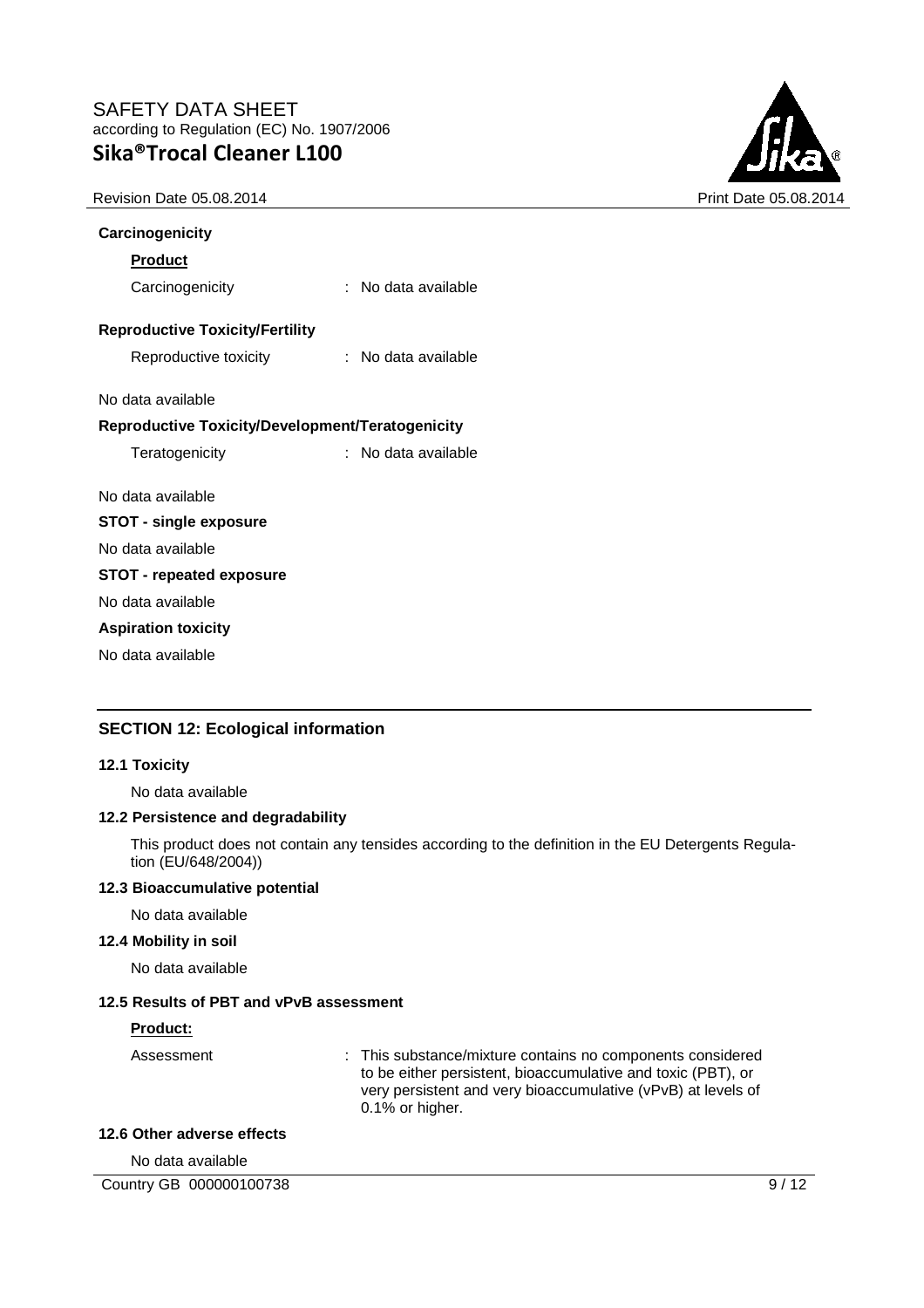



## **SECTION 13: Disposal considerations**

## **13.1 Waste treatment methods**

| Product                  | : The generation of waste should be avoided or minimized<br>wherever possible.<br>Empty containers or liners may retain some product residues.<br>This material and its container must be disposed of in a safe<br>way.<br>Dispose of surplus and non-recyclable products via a licensed<br>waste disposal contractor.<br>Disposal of this product, solutions and any by-products should<br>at all times comply with the requirements of environmental<br>protection and waste disposal legislation and any regional<br>local authority requirements.<br>Avoid dispersal of spilled material and runoff and contact with<br>soil, waterways, drains and sewers. |
|--------------------------|-----------------------------------------------------------------------------------------------------------------------------------------------------------------------------------------------------------------------------------------------------------------------------------------------------------------------------------------------------------------------------------------------------------------------------------------------------------------------------------------------------------------------------------------------------------------------------------------------------------------------------------------------------------------|
| European Waste Catalogue | $: 140603*$ other solvents and solvent mixtures                                                                                                                                                                                                                                                                                                                                                                                                                                                                                                                                                                                                                 |
| Contaminated packaging   | : 15 01 10* packaging containing residues of or contaminated<br>by dangerous substances                                                                                                                                                                                                                                                                                                                                                                                                                                                                                                                                                                         |

#### **SECTION 14: Transport information**

| <b>ADR</b>                    |                   |
|-------------------------------|-------------------|
| 14.1 UN number                | : 1173            |
| 14.2 Description of the goods | : ETHYL ACETATE   |
| 14.3 Class                    | : 3               |
| 14.4 Packing group            | : II              |
| <b>Classification Code</b>    | : F1              |
| Labels                        | : 3               |
| Tunnel restriction code       | (D/E)             |
| 14.5 Environmentally hazard-  | no                |
| ous                           |                   |
|                               |                   |
| IATA                          |                   |
| 14.1 UN number                | : 1173            |
| 14.2 Description of the goods | : Ethyl acetate   |
| 14.3 Class                    | : 3               |
| 14.4 Packing group            | : II              |
| Labels                        | $\therefore$ 3    |
| 14.5 Environmentally hazard-  | no                |
| <b>ous</b>                    |                   |
|                               |                   |
| <b>IMDG</b>                   |                   |
| 14.1 UN number                | : 1173            |
| 14.2 Description of the goods | $:$ ETHYL ACETATE |
| 14.3 Class                    | 3                 |

Country GB 000000100738 10 / 12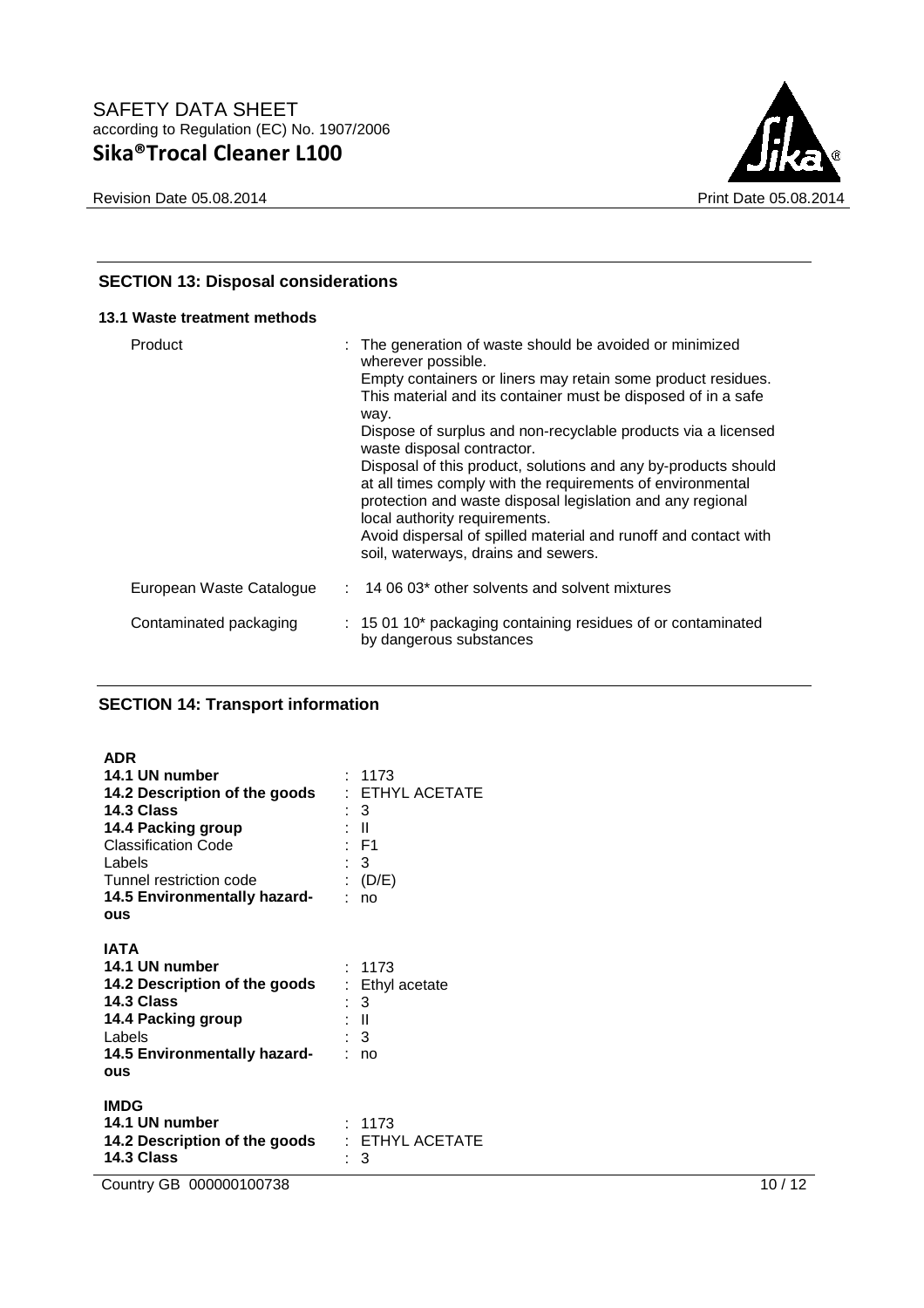Revision Date 05.08.2014 **Print Date 05.08.2014** Print Date 05.08.2014



| 14.4 Packing group    | ∙ II             |
|-----------------------|------------------|
| Labels                | $\cdot$ 3        |
| EmS Number 1          | $\pm$ F-E        |
| EmS Number 2          | $\therefore$ S-D |
| 14.5 Marine pollutant | : no             |

**14.6 Special precautions for user**

No data available

**14.7 Transport in bulk according to Annex II of MARPOL 73/78 and the IBC Code** not applicable

## **SECTION 15: Regulatory information**

# **15.1 Safety, health and environmental regulations/legislation specific for the substance or mixture Labelling according to EC Directives (67/548/EEC)**

| Hazard pictograms                                                                 |               |                     |                                                                                                        |
|-----------------------------------------------------------------------------------|---------------|---------------------|--------------------------------------------------------------------------------------------------------|
|                                                                                   |               |                     |                                                                                                        |
| Highly flammable                                                                  | Irritant      |                     |                                                                                                        |
| R-phrase(s)                                                                       |               | : R11<br>R36<br>R66 | Highly flammable.<br>Irritating to eyes.<br>Repeated exposure may cause skin dry-<br>ness or cracking. |
|                                                                                   |               | R67                 | Vapours may cause drowsiness and dizzi-<br>ness.                                                       |
| S-phrase(s)                                                                       |               | : S16               | Keep away from sources of ignition - No<br>smoking.                                                    |
|                                                                                   |               | S <sub>26</sub>     | In case of contact with eyes, rinse immedi-<br>ately with plenty of water and seek medical<br>advice.  |
|                                                                                   |               | S33                 | Take precautionary measures against stat-<br>ic discharges.                                            |
| Hazardous components which must be listed on the label:<br>205-500-4<br>$\bullet$ | ethyl acetate |                     |                                                                                                        |

Country GB 000000100738 11 / 12 **Prohibition/Restriction**  REACH - Restrictions on the manufacture, placing on the market and use of certain dangerous substances, preparations and articles (Annex XVII) : not applicable REACH - Candidate List of Substances of Very High Concern for Authorisation (Article 59). : None of the components are listed  $(=> 0.1 \%)$ . REACH - List of substances subject to authorisation : not applicable